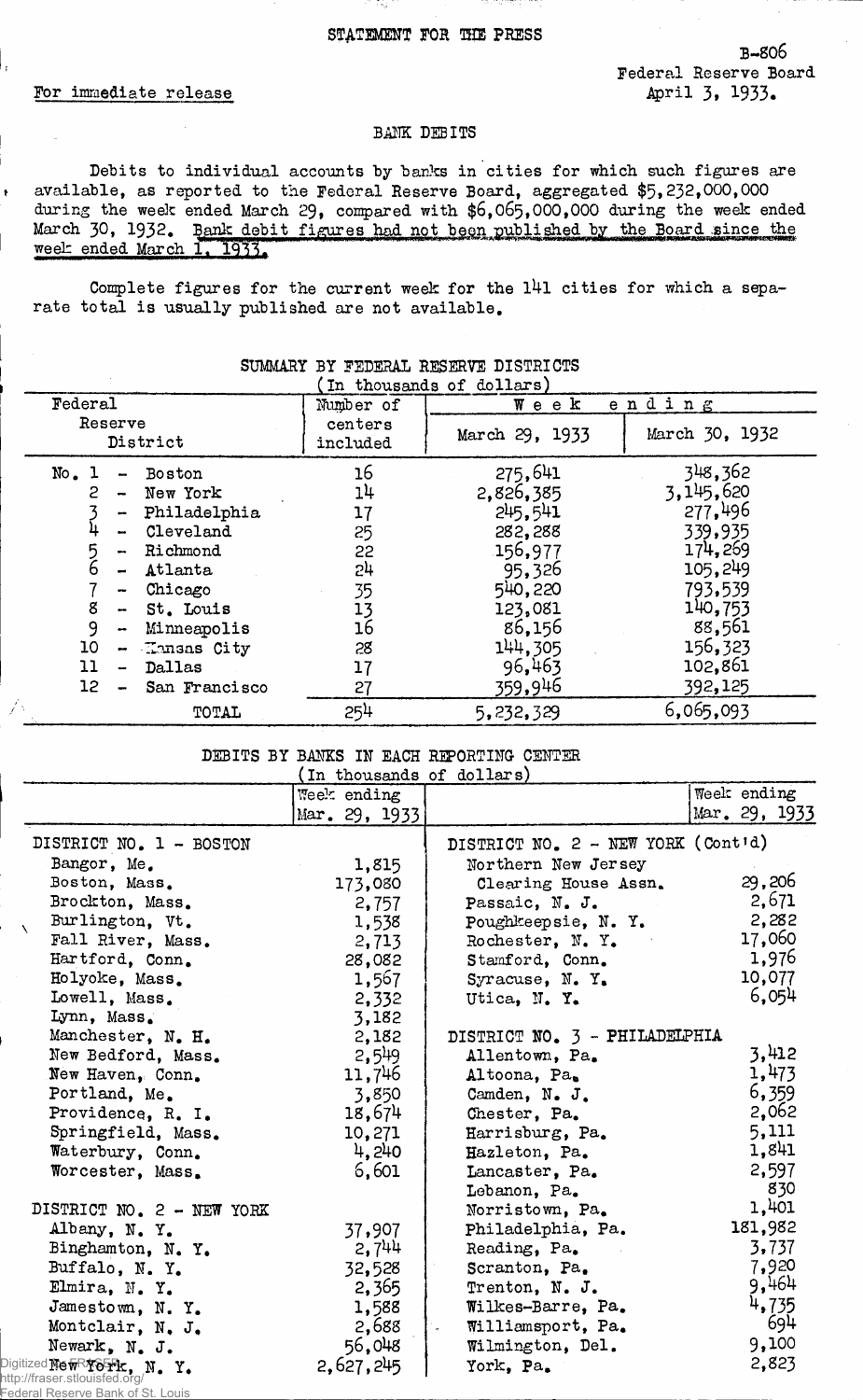# DEBITS BY BANKS IN EACH REPORTING CENTER

 $\label{eq:2.1} \mathcal{L}(\mathcal{L}) = \mathcal{L}(\mathcal{L})$ 

| DEDITO DI DAMBO IN ERVI HELOHITING OENIER<br>B-806a<br>(In thousands of dollars) |                 |                                     |                  |
|----------------------------------------------------------------------------------|-----------------|-------------------------------------|------------------|
|                                                                                  | Week ending     |                                     | Week ending      |
|                                                                                  | Mar. 29.1933    |                                     | Mar. 29, 1933    |
| DISTRICT NO. $4 - CLEVELAND$                                                     |                 | DISTRICT NO. 6 - ATLANTA (Contid)   |                  |
| Akron, Ohio                                                                      | 2,996           | Hattiesburg, Miss.                  | 722              |
| Butler, Pa,                                                                      | 1,3.60          | Jackson, Miss.                      | 2,460            |
| Canton, Ohio                                                                     | 3,681           | Jacksonville, Fla.                  | 9,50             |
| Cincinnati, Ohio                                                                 | 45,344          | Knoxville, Tenn.                    | 2.957            |
| Cleveland, Obio                                                                  | 65,957          | Macon, Ga,                          | 1.495<br>1,623   |
| Columbus, Ohio                                                                   | 20,159          | Meridian, Miss.                     | 4,448            |
| Dayton, Ohio                                                                     | 8,964           | Miami, Fla,                         | 4,316            |
| Erie, Pa.<br>Franklin, Pa,                                                       | 3,517<br>402    | Mobile, Ala.<br>Montgomery, Ala.    | 2,803            |
| Greensburg, Pa.                                                                  | 641             | Nashwille, Tenn.                    | 11,952           |
| Hamilton, Ohio                                                                   | 1,412           | Newman, Ga,                         | 238              |
| Homestead, Pa.                                                                   | 286             | Pensacola, Fla.                     | 862              |
| Lexington, Ky.                                                                   | 2,298           | Savannah, Ga.                       | 4,634            |
| Lima, Ohio                                                                       | 1,320           | Tampa, $\Gamma$ la.                 | 4,691            |
| Lorain, Ohio                                                                     | 408             | Val toste, Ga,                      | 534              |
| Middletown, Ohio                                                                 | 1,248           | Vicksburg, Miss.                    | 813              |
| Oil City, Pa.                                                                    | 1,078           |                                     |                  |
| Pittsburgh, Pa,                                                                  | 93,738          | DISTRIUT NO. 7 - CHICAGO            |                  |
| Springfield, Ohio                                                                | 2,318           | Aurera, Ill.                        | 504              |
| Steubenville, Ohio                                                               | 935             | Battle Creek, Mich.                 | 2,986            |
| Toledo, Ohio                                                                     | 12,330          | Bay City, Mich.                     | 1,4.13           |
| Warren, Ohio                                                                     | 873             | Bloomington, Ill.                   | 1,234            |
| Wheeling, W. Va.                                                                 | 5,565           | Cedar Rapids, Ia.                   | 2,916            |
| Youngstown, Ohio                                                                 | 4,502           | Champaign-Urbana, Ill.              | 1,002<br>402,020 |
| Zanesville, Ohio                                                                 | 1,106           | Chicago, Ill,<br>Danville, Ill.     | $1.8 + 7$        |
| DISTRICT NO. 5 - RICHMOND                                                        |                 | Davenport, Ia.                      | 2,404            |
| Asheville, N. C.                                                                 | 1,519           | $\text{Decatur}, \text{ II.1.}$     | 1,631            |
| Baltimore, Md.                                                                   | 48,861          | Des Moines. Ia.                     | 8,942            |
| Charleston, S. C.                                                                | 1.897           | Detroit, Mich.                      | 7.919            |
| Charleston, W. Va.                                                               | 6,723           | Dubuque, Iowa                       | 1,299            |
| Charlotte, N. C.                                                                 | 7,531           | Flint, Mich,                        | 1,641            |
| Cumberland, Md.                                                                  | 1,235           | Fort Wayne, Ind.                    | 3,416            |
| Danville, Va.                                                                    | 790             | Gary, Ind.                          | 1,070            |
| Durham, N. C.                                                                    | 4,012           | Grand Repids, Mich.                 | 5.764            |
| Greensboro, N. C.                                                                | 633             | Green Bay, Wis.                     | 1,685            |
| Greenville, S. C.<br>Hagerstown, Md.                                             | 1,853<br>881    | Indianapolis, Ind.                  | 21,857<br>1,040  |
| Huntington, W. Va.                                                               | 2,292           | Jackson, Mich.<br>Kalamazoo, Mich.  | 2,516            |
| Lynchburg, Va.                                                                   | 2,047           | Lansing, Mich.                      | 1,056            |
| Newport News, Va.                                                                | 1,539           | Mason City, Iowa                    | 1,191            |
| Norfolk, Va.                                                                     | 7,080           | Milwaukee, Wis.                     | 33,353           |
| Portsmouth, Va.                                                                  | 605             | Moline, Ill.                        | 694              |
| Raleigh, N. C.                                                                   | 3,135           | Muscatine, Iowa                     | 130              |
| Richmond, Va.                                                                    | 20,118          | Oshkosh, Wis.                       | 1,124            |
| Roanoke, Va.                                                                     | 3,306           | Peoria, Ill.                        | 6,528            |
| Washington, D. C.                                                                | 35,077          | Rockford, Ill.                      | 2,210            |
| Wilmington, N. C.                                                                | 1,033           | Saginaw, Mich.                      | 2,405            |
| Winston-Salem, N. C.                                                             | 4,810           | Sheboygan, Wis.                     | 1,505            |
|                                                                                  |                 | Sioux City, Iowa                    | 4,942            |
| DISTRICT NO. 6 - ATLANTA                                                         |                 | South Bend, Ind.                    | . 2,917          |
| Albany, Ga.                                                                      | 336             | Springfield, Ill.                   | 3,456            |
| Atlanta, Ga.                                                                     | 20,660<br>2,731 | Terre Haute, Ind.<br>Waterloo, Iowa | 3,354<br>1,251   |
| Augusta, Ga.<br>Birmingham, Ala.                                                 | 10,980          |                                     |                  |
| Brunswick, Ga.                                                                   | 289             |                                     |                  |
| Chattanooga, Tenn.                                                               | 4,717           |                                     |                  |
| Columbus, Ga.                                                                    | 1,234           |                                     |                  |
| Dothan, Ala.                                                                     | 301             |                                     |                  |

Digitized for FRASER<br>http://fraser.stlouisfed.org/<br>Federal Reserve Ba<u>nk of St. Louis</u>

 $\hat{\mathbf{A}}$ 

 $\dot{\mathbf{j}}$